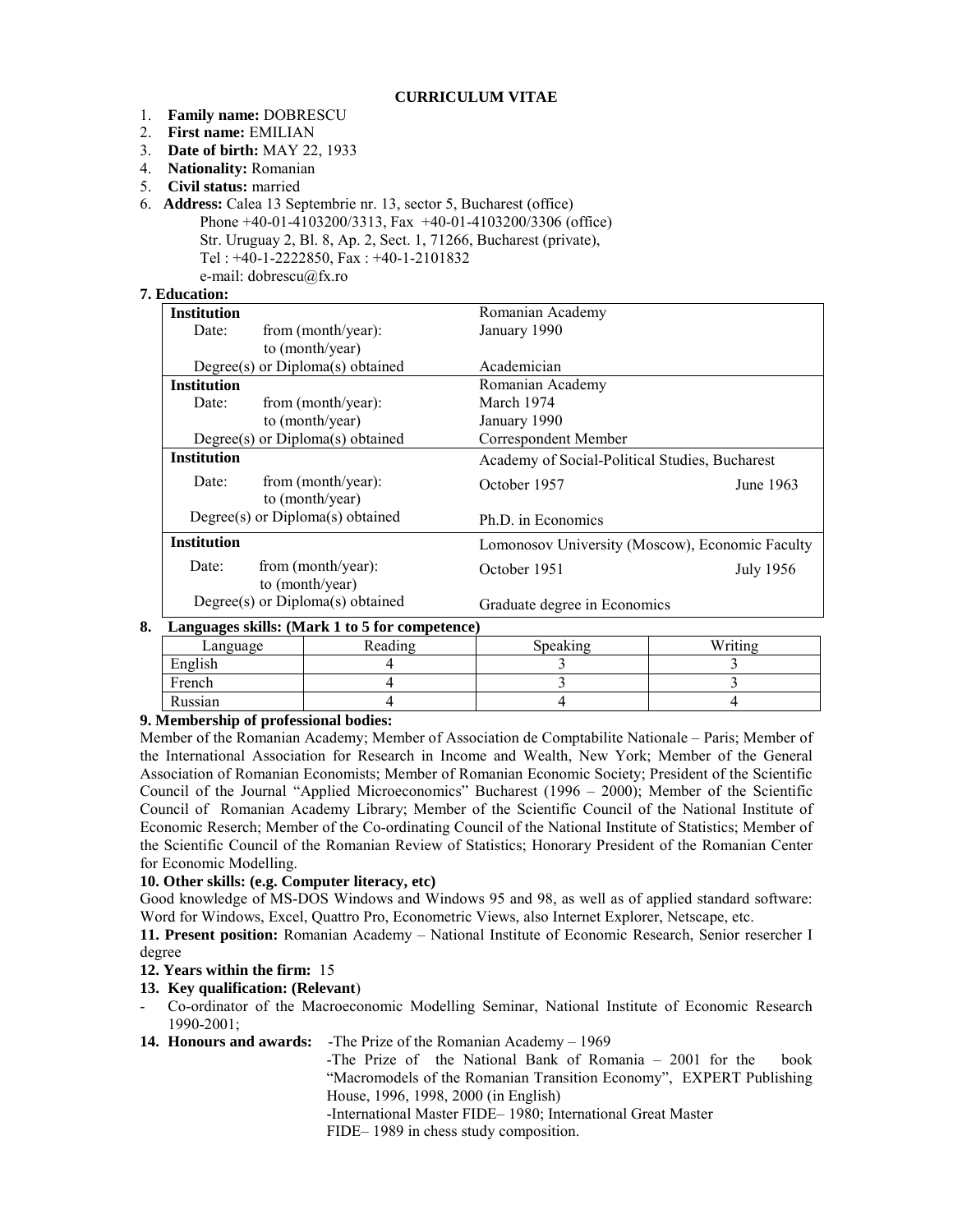#### **15. Professional Experience Record:**

| Since 1990                  | Senior researcher and member of the Scientific Council of the National Institute<br>of Economic Research (Romanian Academy) |  |
|-----------------------------|-----------------------------------------------------------------------------------------------------------------------------|--|
| $1993 - 1995$               | Member of the Economic Consultative Group of the Romanian Presidency                                                        |  |
| 1998, 2002                  |                                                                                                                             |  |
| 1983-1989                   | Vice President – National Council for Science and Technology                                                                |  |
| April 1981-<br>October 1982 | President of the State Planning Committee                                                                                   |  |
| $1972 - 1978$               | First Vice President of the State Planning Committee                                                                        |  |
| 1967 - 1972                 | Professor – Academy of Social-Political Studies, Bucharest                                                                  |  |
| Since $1969$                | Professor – Academy of Economic Studies, Bucharest                                                                          |  |
| 1958 - 1966                 | Lecturer – Academy of Social-Political Studies, Bucharest                                                                   |  |
| $1959 - 1960$               | Lecturer – Bucharest University                                                                                             |  |
| $1956 - 1958$               | Assistant – Academy of Social-Political Studies, Bucharest                                                                  |  |

# **16. Others:**

## **Main research topics:**

- a) Economic measurement theory and methodological problems
- b) Input-output analysis and econometric modelling
- c) Macroeconomic forecasting and planning
- d) Evolution of the Romanian economy

## **Participation to international conferences/workshops:**

• "The Transition and the Macroeconomic Modelling", (French), Cinquieme Colloque de Comptabilite Nationale, Association de Comptabilite Nationale, Paris, France, 12-14 Dec. 1993;

• "Econometric tests of some monetary hypothesis", (English), SOREC Conference**,** July 1994, Bucharest:

• "An Attempt to estimate the Non-accounted Economy (the Romanian Case)", (French), Septieme

Colloque de Comptabilite Nationale, Association de Comptabilité Nationale, Paris, 28-30 Janvier 1998 • "Monetary Distortion in a Transition Economy (The case of Romania)", (English), The  $25<sup>th</sup>$  General Conference of The International Association for Research in Income and Wealth, Cambridge, England,

August 23–29, 1998

• "Macromodel of the Romanian Economy in Transition", (English) – The  $25<sup>th</sup>$  International Conference "MACROMODELS '98" and the  $3<sup>rd</sup>$  Conference of The International Association AMFET, December 3-5, 1998, Jurata, Poland

• "Core Inflation in a Transition Economy (The Romanian Case)", (English) - International Conference "The Measurement of Inflation", Cardiff Business School, 30 August – 1 September 1999

• "Macromodel of the Romanian Transition Economy – 1999 Version", (English) - Project LINK Fall Meeting, November 1-5, 1999, Athens, Greece

• Documentation stage in input-output analysis, USA, 1970.

• Visiting scholar Hoover Institution, 1996

## **17. Publications:**

.

More than 100 papers and books, including:

• "Social Labour Productivity", Editura Politica, 1964 (Romanian)

• "The Rate of Economic Growth", Editura Politica, 1968 (Romanian)

• "The Structure of Romanian Economy", Meridiane Publishing House, 1968 (English, German, Russian, French); revised edition in 1973

• "The Inter - branches Balance - an Instrument of Structural Analysis of Economy", (English) – Economic Computation and Economic Cybernetics Studies and Research, No.4, pp.27-51, 1970

• "The Correlation Between Accumulation and Consumption", Editura Politica, 1971 (Romanian)

• "Models of the Correlation Between Accumulation and Consumption for the Forecast of the Development of Romanian Economy", (Russian) – Revue Roumaine des Sciences Sociales, Tome 16, No.1, pp.93-109, 1972

• "The Optimum of the Socialist Economy", Editura Politica, 1976 (Romanian) and Romanian Academy Publishing House, 1979 (English)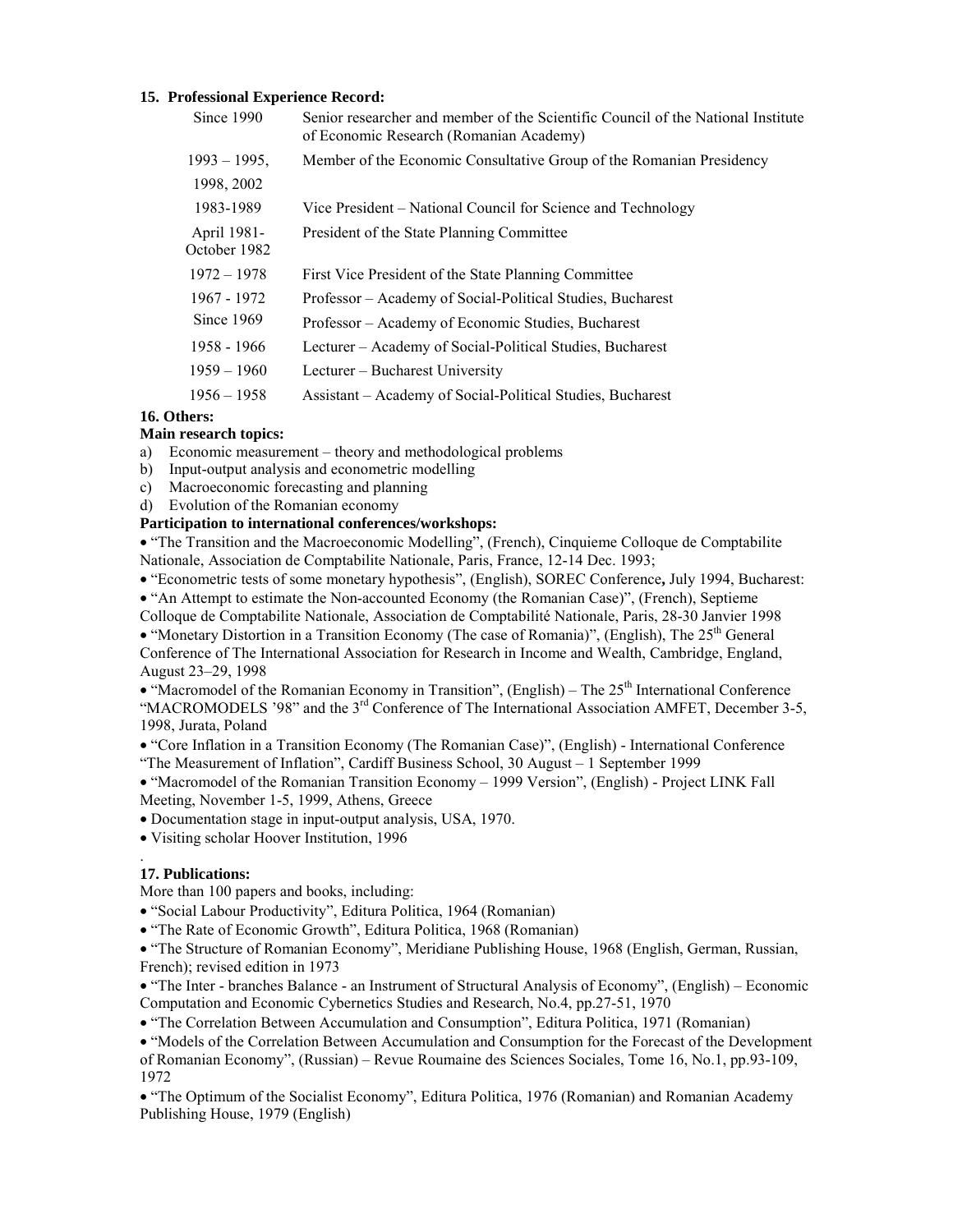• "The Revolution in Science and Technology and Some Problems of Macroeconomic Modelling", (English) – "The Revolution in Science and Technology and Contemporary Social Development", pp.103- 112, – Romanian Academy Publishing House, 1979

• "Economic Growth Compensation Elements: On Cycles in Socialism", (English) – University of Bucharest, International Centre of Methodology for Future and Development Studies – University Press Bucharest, 1980

• "The Optimum Economic Macrocycle", (English), Revue Roumaine des Sciences Sociales, Tome 27, No.2, pp.105-130, 1983

• "Economic Measurement", Tratat de Economie Contemporana, Vol. 2, Cartea II, pg. 29 – 198, Editura Politica, 1989 (Romanian)

• "Again about < the Transformation Problem >", (English) – Romanian Economic Review, Tome 33, No.2, pp.205-232, 1989

• "Macroeconomic Modelling and Transition to Free Market Economy", (English) - Romanian Economic Review, Tome 35, No.1-2, pp.15-20, 1991

• "The Transition and Economic Behaviour", (English) - Romanian Economic Review, Tome 36 No.1, pp.3-16, 1992

• "The Scheme of an Experimental Macromodel", (French) - Romanian Economic Review, Tome 36 No.2, pp.117-126, 1992

• "The Transition and the Macroeconomic Modelling", (French) – Cinquieme Colloque de Comptabilité Nationale, Association de Comptabilité Nationale, Paris, 12-14 Decembre 1993, Romanian Economic Revue, Tome 37, No.2, pp.157-165, 1993

• "The LM Function in a Transition Economy", SOREC-IRLI, Oeconomica, No.5, 1993 (English)

• "Money Velocity in a Transition Economy: The Case of Romania", Romanian Economic Revue, Tome 38, No.2, pp.111-120, 1994 (English)

• "Unstable Processes and Macroeconomic Modelling" - Romanian Economic Revue, Tome 41, No.1, pp.17-34, 1996 (English)

• "Transition Economy – a Weakly Structured System" – Romanian Economic Revue, Tome 41, No.2, pp.111-120, 1996 (English)

• "The Dichotomy Real-Nominal in the Romanian Transition Economy", (Romanian) – Microeconomia Aplicata, No.1, 1997, Supplement

• "Macromodel of the Romanian Transition Economy – 1997 Version", Romanian Economic Review, Tome 42, No.2, pp.137-198, 1997 (English)

• "Macromodels of the Romanian Transition Economy", Expert Publishing House. 1996 (English); second (1998) and third (2000) revised editions (English)

• "An Attempt to estimate the Non-accounted Economy (the Romanian Case)", (French), Septieme Colloque de Comptabilite Nationale, Association de Comptabilité Nationale, Paris, 28-30 Janvier 1998

• "Monetary Distortion in a Transition Economy (The case of Romania)", (English),  $25<sup>th</sup>$  General Conference of The International Association for Research in Income and Wealth, Cambridge, England, August 23–29, 1998

• "Macromodel of the Romanian Economy in Transition", (English) – Proceedings of the  $25<sup>th</sup>$  International Conference "MACROMODELS '98" and the 3<sup>rd</sup> Conference of The International Association AMFET, December 3-5, 1998, Jurata, Poland, Vol. 1, pp.131-152

• "Core Inflation in a Transition Economy (The Romanian Case)", (English) – "Proceedings of the Measurement of Inflation Conference", Cardiff University, August 31– September 1,1999, Editors:M.Silver and D.Fenwick, pp.206-223

• "Macromodel of the Romanian Transition Economy – 1999 Version", (English) - Project LINK Fall Meeting, November 1-5, 1999, Athens, Greece

• "Chess Study Composition", (English) – ARVES Book of the Year, Amsterdam, Netherlands, 1999

• "Monthly Forecast Estimations of the Romanian Economy (macromodel Dobrescu)" – Internet Securities ISI Emerging Markets Inc. Boston, US.(beginning with 1999);

• "Medium-run Scenarios of the Romanian Economy", (English) - Romanian Journal of Economic Forecasting, No.1-2, 2000, pp.8-28

• "Romanian Transition Economy as a Weakly Structured System", (English), in E.Zamfir, I. Badescu, C. Zamfir (coord.) – "Starea societatii românesti dupa 10 ani de tranzitie", 2000, Expert Publishing House.

• "Macromodel of the Romanian Transition Economy (2000 Version)", Romanian Economic Review, Tome 45, No. 1, Jan.- June, pp. 3-20.